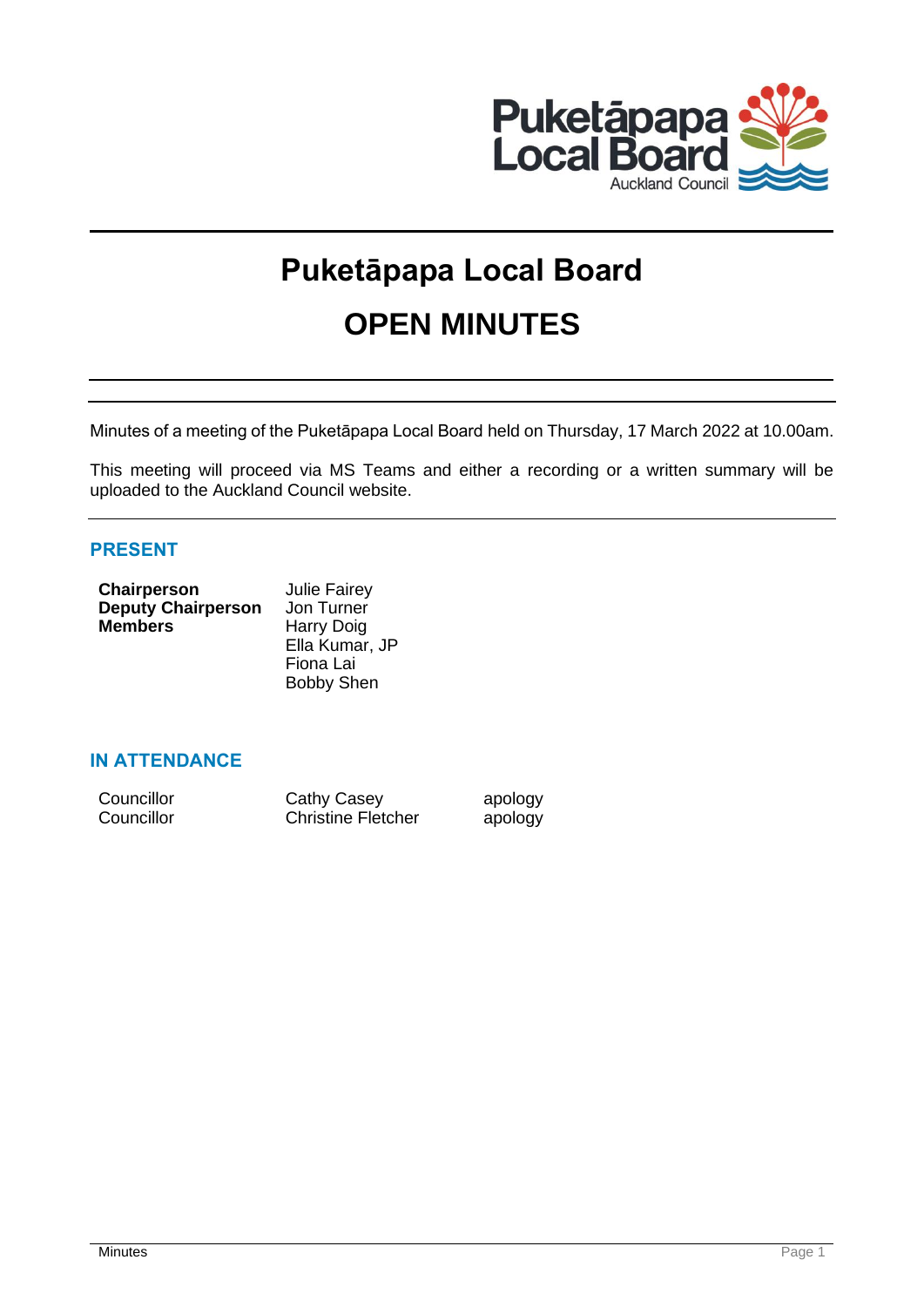# **1 Welcome**

Chair J Fairey opened the meeting and welcomed everyone present.

## **2 Apologies**

There were no apologies.

# **3 Declaration of Interest**

Member B Shen declared an interest in Item 13: Local Board Work Programme Reallocations 2021-2022 for his involvement with the Roskill Chinese Group.

Member E Kumar declared an interest in Item 13: Local Board Work Programme Reallocations 2021-2022 for her involvement with Roskill Together Trust, Puketāpapa Business Voice and the Roskill Chinese Group.

## **4 Confirmation of Minutes**

Resolution number PKTPP/2022/20

MOVED by Chairperson J Fairey, seconded by Member E Kumar:

#### **That the Puketāpapa Local Board:**

**a) confirm the ordinary minutes of its meeting, held on Thursday, 17 February 2022 as true and correct.**

**CARRIED**

# **5 Leave of Absence**

There were no leaves of absence.

#### **6 Acknowledgements**

There were no acknowledgements.

## **7 Petitions**

There were no petitions.

## **8 Deputations**

There were no deputations.

## **9 Public Forum**

There was no public forum.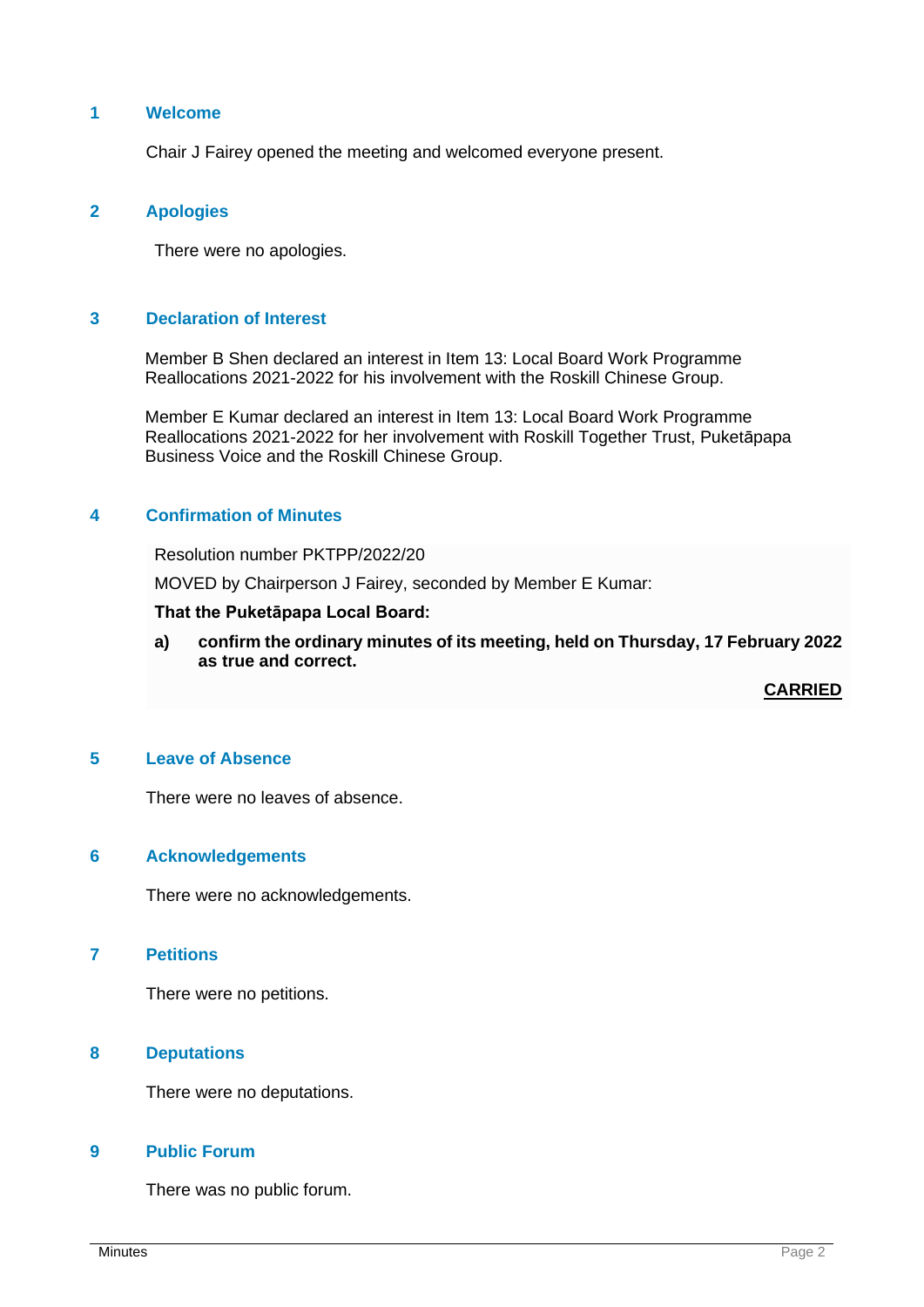# **10 Extraordinary Business**

There was no extraordinary business.

## **11 Public feedback on proposal to amend Stormwater Bylaw 2015**

Resolution number PKTPP/2022/21

MOVED by Member H Doig, seconded by Member B Shen:

**That the Puketāpapa Local Board:**

- **a) tūohi / receive the public feedback on the proposal to amend Te Kaunihera o Tamaki Makarau Te Ture-ā-rohe Wai Āwhina 2015 / Auckland Council Stormwater Bylaw 2015 in this report**
- **b) mātai / note that the Puketāpapa Local Board received three public responses to these proposals**
- **c) whakarato / provides the following views on the proposals for consideration by the Bylaw panel and recommend that amendments be included that:**
	- **i) strengthen measures to reduce peak stormwater flows (Proposal One)**
	- **ii) encourage devices/construction methods and materials that redirect stormwater into groundwater rather than into the stormwater network (Proposal One and Other Matters)**
	- **iii) encourage measures that capture and reuse stormwater for other nonpotable uses and investigate potable uses when appropriately treated (Proposal One and Other Matters)**
	- **iv) increase the monitoring of, and penalties for, cross connecting waste water to stormwater systems (Proposal Five).**
- **d) miramira/emphasise the need for the bylaw to be considered in the context of the declared climate emergency and that it therefore makes adequate provision for effects such as more frequent severe weather events and sea level rise.**
- **e) whakatuu / appoint member H Doig to present the views in c) to the Bylaws Panel on 4 April 2022.**
- **f) tuku mana / delegate authority to the local board chair to appoint a replacement to the person in e) should the appointed member be unable to present to the Bylaws Panel on 4 April 2022.**

**CARRIED**

## **12 Local board input to development of Auckland Transport's Interim Speed Management Plan**

## Resolution number PKTPP/2022/22

MOVED by Deputy Chairperson J Turner, seconded by Chairperson J Fairey:

- **a) support the development of an Interim Speed Management Plan, noting the positive impact on road safety and carbon emission reductions.**
- **b) request that Auckland Transport focuses on education, engineering, and enforcement as part of improving driver behaviour to reduce harm, noting that changing the speeds on the signs will not be enough to achieve this.**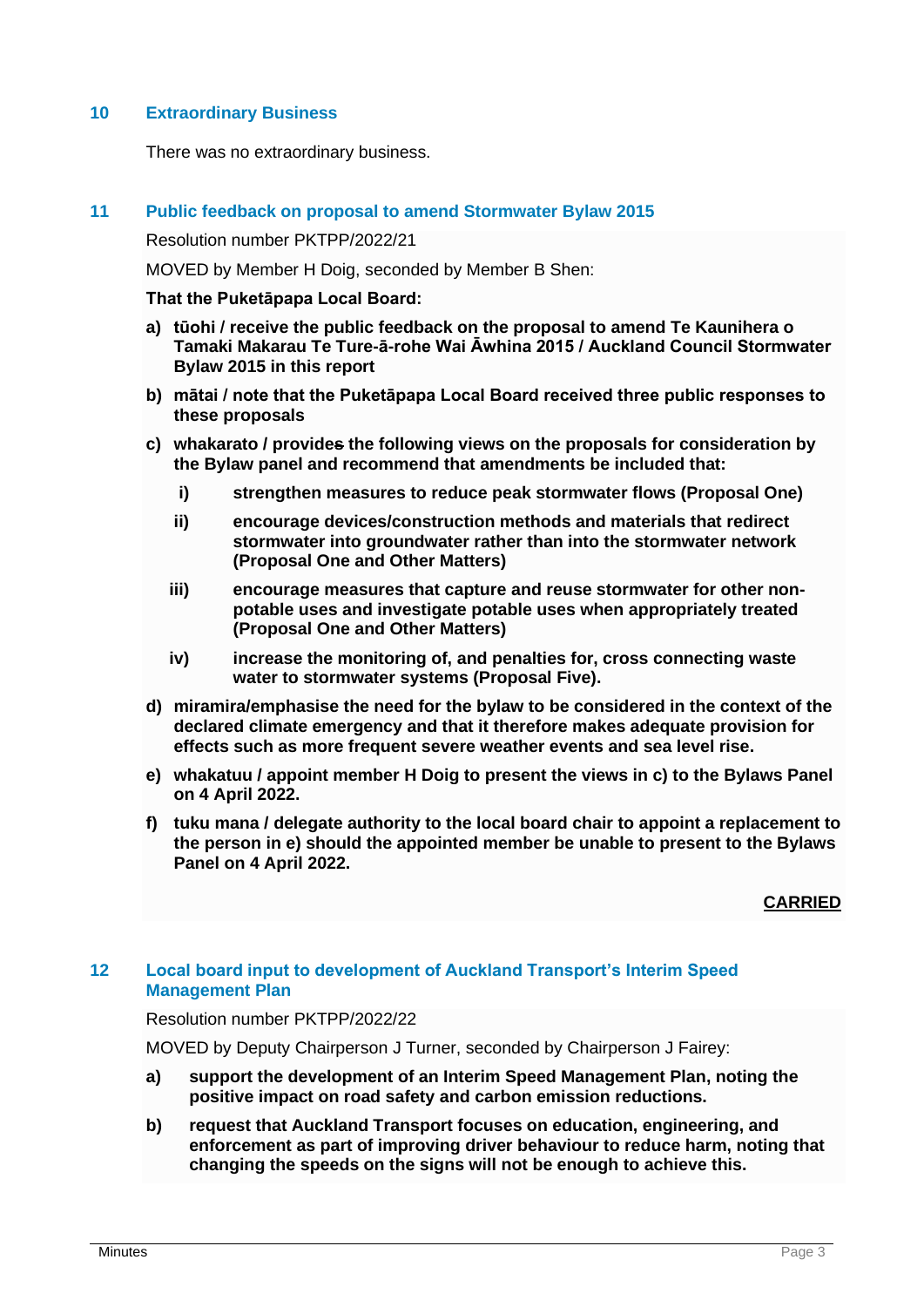- **c) request that once safe speeds have been implemented, any future street upgrades and renewals are designed accordingly to suit the reduced speed limit and improve safety for all modes.**
- **d) recommend that the following areas within the local board area be reviewed when staff develop the proposed plan:**
	- **i) Waikōwhai (the area between Richardson Road, Dominion Road, and HIllsborough Road**
	- **ii) Roskill South - the area between Richardson Road, Dominion Road, May Road and SH20**
	- **iii) Mt Roskill - the area between Dominion Road, Landscape Road, Mt Eden Road and Mt Albert Road, noting the work currently underway on the other side of Landscape Road is in the Albert-Eden Board area.**
	- **iv) The area focused on as part of the Roskill Safer Communities programme around Mt Roskill Grammar, Intermediate and Primary**
	- **v) All roads surrounding the immediate Puketāpapa Greenway routes.**
- **e) recommend that the following roads and streets be reviewed while the plan is developed:**
	- **i) Halsey Drive**
	- **ii) The Avenue**
	- **iii) Olsen Avenue**
	- **iv) Littlejohn Street**
	- **v) John Davis Road**
	- **vi) Commodore Drive**

## **CARRIED**

## **13 Local Board Work Programme Reallocations 2021/2022**

Member B Shen declared an interest in clause a)i for his involvement with the Roskill Chinese Group and took no part in discussion or voting on this matter.

Member E Kumar declared an interest in clause a)i for her involvement with Roskill Together Trust, Puketāpapa Business Voice and the Roskill Chinese Group and took no part in discussion or voting on this matter.

Kat Teirney, Strategic Broker - Connected Communities, David Rose - Lead Financial Advisor, Financial Strategy and Planning and Jody Morley - Area Manager Operations, Community Facilities were in attendance to speak to the report.

The motion was taken in parts: a) i) and a) ii, iii) and iv)

Resolution number PKTPP/2022/23

MOVED by Chairperson J Fairey, seconded by Member F Lai:

#### **That the Puketāpapa Local Board:**

- **a) approve the reallocation of \$41,568 underspend budget towards the following activities:**
	- **i) Customer and Community Services – ID 431: Strengthening community connections for an inclusive welcoming Puketāpapa - \$10,000 towards**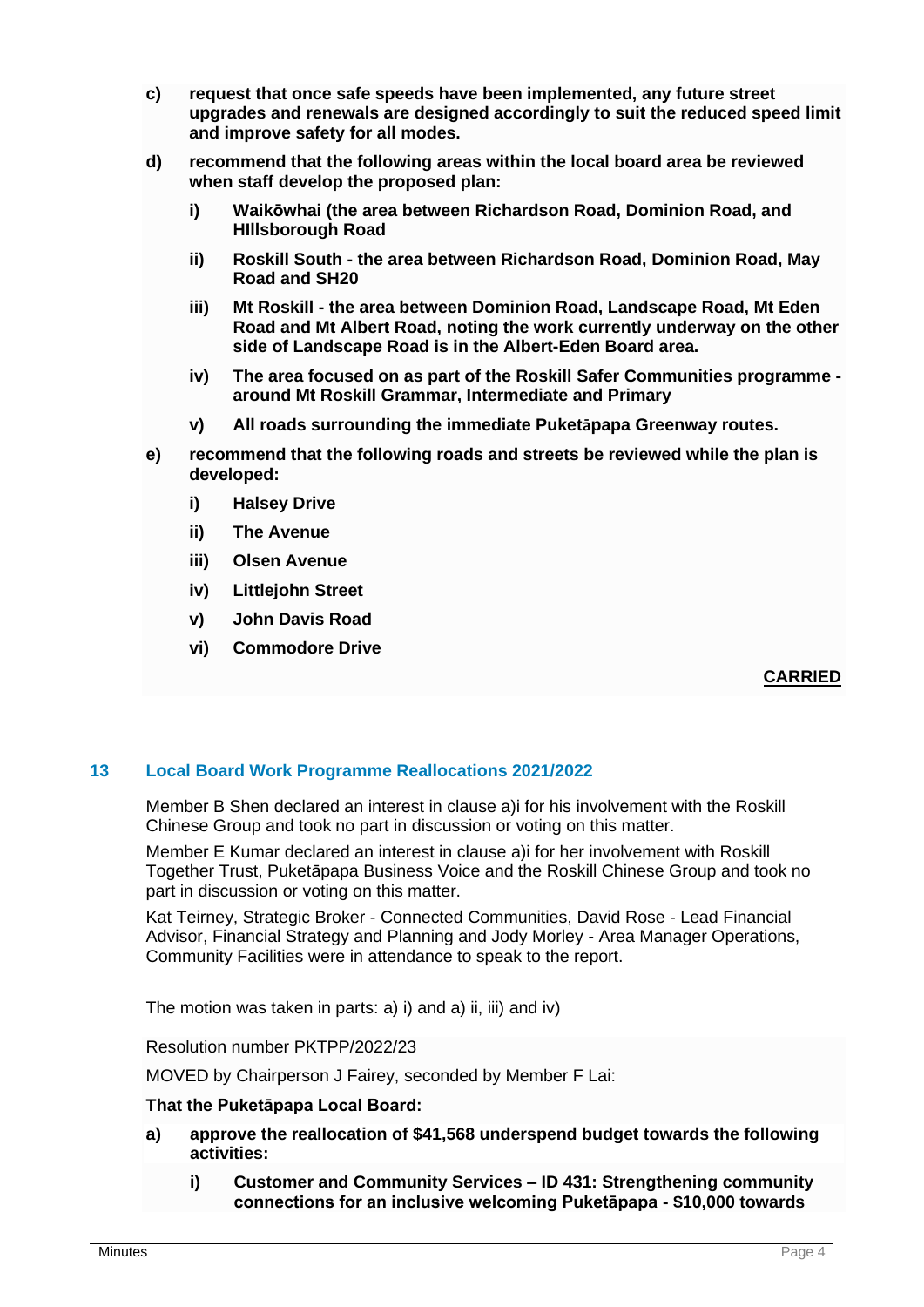**delivery for the Kahui te Kaha and The Asian Network Incorporated for projects that align with the outcomes of the work programme.**

# **CARRIED**

Resolution number PKTPP/2022/24

MOVED by Chairperson J Fairey, seconded by Member E Kumar:

## **That the Puketāpapa Local Board:**

- **a) approve the reallocation of \$41,568 underspend budget towards the following activities:**
	- **ii) Customer and Community Services - ID 429: Build capacity: Social innovation and enterprise development in Puketāpapa - \$5,000**
	- **iii) Customer and Community Services – ID 444: Community grants Puketāpapa - \$11,568**
	- **iv) Customer and Community Services - ID 445: Healthy Puketāpapa - \$15,000**

**CARRIED**

#### **14 Council-controlled organisations quarterly update: quarter two - 2021-2022**

Resolution number PKTPP/2022/25

MOVED by Member B Shen, seconded by Member H Doig:

#### **That the Puketāpapa Local Board:**

- **a) receive the Council-controlled organisations quarterly report for quarter two 2021-2022.**
- **b) approve updates to the Joint CCO Engagement Plan 2021-2022.**

#### **CARRIED**

## **15 Local Board feedback on resource management system reform: 'Our future resource management system'**

Resolution number PKTPP/2022/26

MOVED by Member B Shen, seconded by Member E Kumar:

#### **That the Puketāpapa Local Board:**

**a) note the board's feedback on the** *Transforming Aotearoa New Zealand's resource management system: Our future resource management system* **for incorporation into an Auckland Council submission (Attachment A), as authorised by delegation to Chair J Fairey and Deputy Chair J Turner.**

**CARRIED**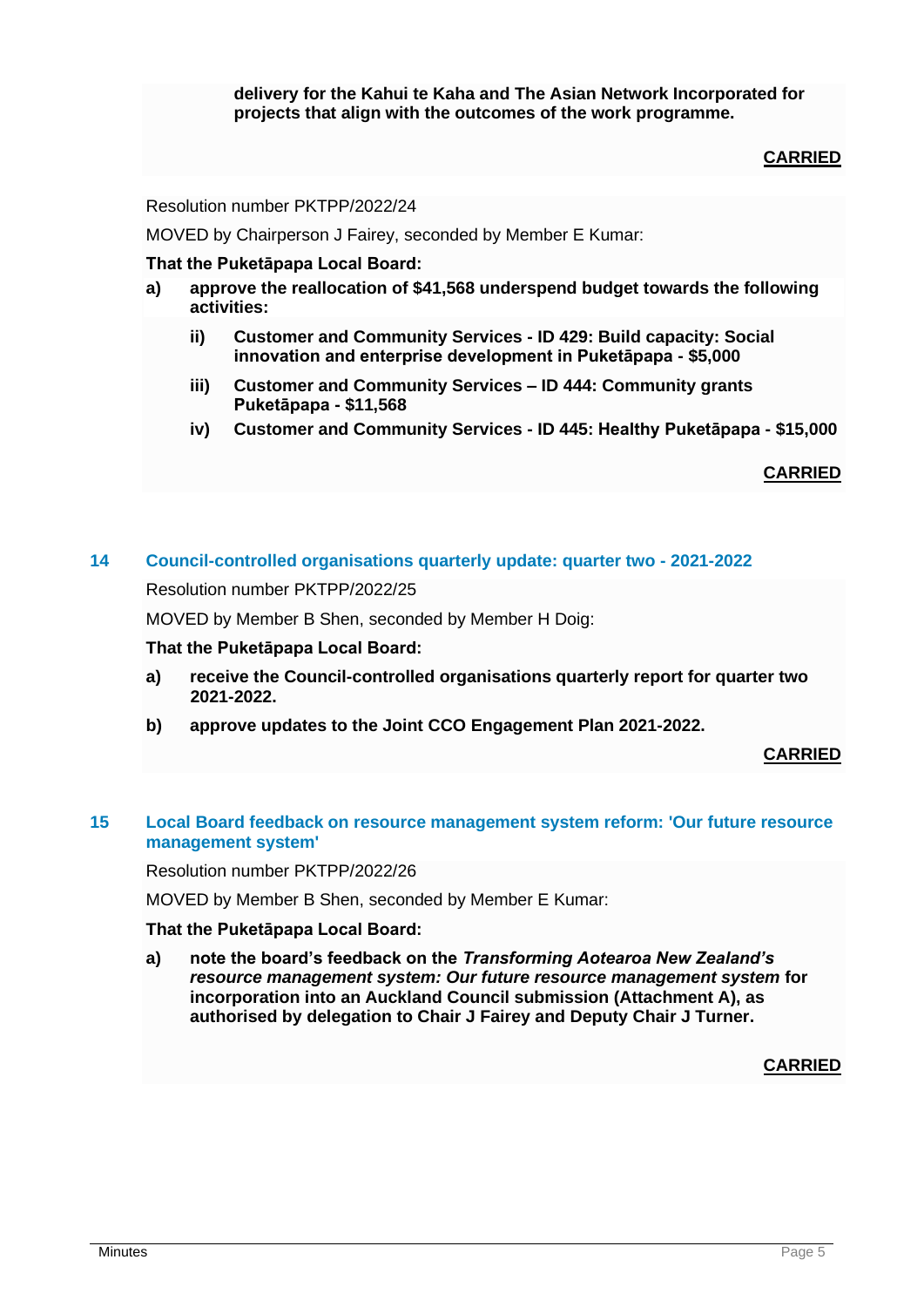## **16 Albert-Eden-Puketāpapa Ward Councillors' Updates**

Councillors' unable to attend due to Council committee work.

## **17 Board Member Reports**

## **17.1 Harry Doig**

Resolution number PKTPP/2022/27

MOVED by Member H Doig, seconded by Chairperson J Fairey:

#### **That the Puketāpapa Local Board:**

**a) receive Harry Doig's member report for the period 01 February – 28 February 2022.**

**CARRIED**

## **17.2 Ella Kumar**

Resolution number PKTPP/2022/28

MOVED by Member E Kumar, seconded by Chairperson J Fairey:

### **That the Puketāpapa Local Board:**

**a) receive Ella Kumar's member report for the period January – 28 February 2022.**

**CARRIED**

## **17.3 Fiona Lai**

Resolution number PKTPP/2022/29

MOVED by Member F Lai, seconded by Chairperson J Fairey:

**That the Puketāpapa Local Board:**

**a) receive Fiona Lai's member report for the period 01 December 2021 – 28 February 2022.**

**CARRIED**

#### **17.4 Bobby Shen**

Resolution number PKTPP/2022/30

MOVED by Member B Shen, seconded by Chairperson J Fairey:

## **That the Puketāpapa Local Board:**

**a) receive Bobby Shen's member report for February 2022.**

**CARRIED**